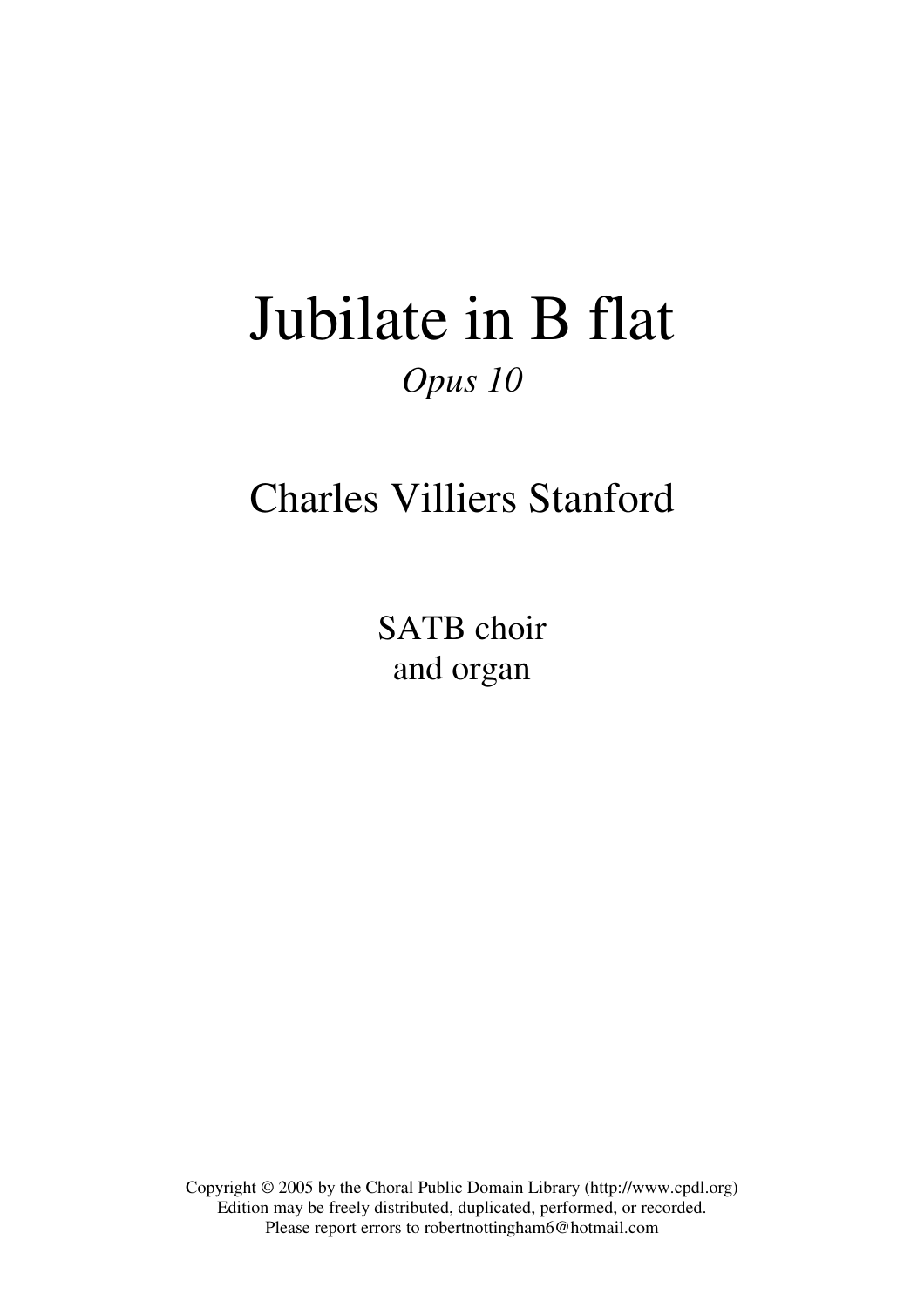## Jubilate in B flat

 $\overline{\mathfrak{c}}$  $\overline{\mathfrak{e}}$  $\overline{\mathfrak{e}}$  $\overline{\mathfrak{c}}$  $\overline{\mathfrak{e}}$  $\overline{\mathfrak{c}}$ **Briskly**  $\sqrt{ } = 92$ Charles Villiers Stanford  $\mathbf{J} = 92$  (1852-1924) SOPRANO ALTO **TENOR** BASS ORGAN ŕ l  $\overline{\mathbb{G}^{\flat}}$  $\mathbf{b}$ -O be joy - ful in the Lord, all ye lands: f  $\overline{\phantom{a}}$  $\overline{\phantom{a}}$  $\cdot$  $\mathbf{f}$  $\overline{\phantom{a}}$  $\overline{\bullet}$  $\overline{\phantom{a}}$  $\overline{\phantom{a}}$  $\overline{\phantom{a}}$  $\circ$  - serve the Lord<sub>—</sub> with  $\overline{\phantom{a}}$ .  $\overline{\phantom{a}}$  $\overline{\phantom{0}}$  $\acute{\phi}$  $\overline{\bullet}$  $\overline{\bullet}$  $\overline{\mathbb{G}^{\flat}}$  $\mathbf{b}$ -O be f  $\overline{\phantom{a}}$  $\overline{\phantom{a}}$ joy - ful in the Lord,  $\overline{\phantom{a}}$  $\overline{\phantom{a}}$  $\overline{\phantom{0}}$  $\overline{\phantom{a}}$  $\overline{\bullet}$  $\overline{d}$ all ye lands:  $\overline{\phantom{a}}$  $\overline{\phantom{a}}$  $\overline{d}$  $$ serve the Lord  $\overline{\phantom{a}}$ .  $\overline{\phantom{a}}$  $\overline{\phantom{0}}$  $\overline{\phantom{a}}$ with  $\overline{\phantom{a}}$  $\Phi$  $\check{\varepsilon}$  $\frac{1}{2}$  $\mathbf{b}$ -O be f  $\overline{\phantom{a}}$  $\overline{\phantom{a}}$ joy - ful in the Lord,  $\bullet$ :  $\overline{\mathbf{S}}$ ₹  $\overline{\phantom{0}}$  $\bullet$ p all ye lands:  $\bullet$  $\bullet$  $\circ$  . . serve the Lord  $\overline{\cdot}$  $\overline{\mathbf{f}}$ ₹  $\overline{\mathscr{O}}$ . with  $\overline{\bullet}$  $\mathbf{\mathcal{Y}}^{\mathbf{:}}_{\flat}$  $2e -$ O be f<br>P  $\overline{\phantom{a}}$ joy - ful in the Lord, all ye lands:  $\bullet$  $\overline{\mathbf{f}}$ ₹  $\overline{\phantom{a}}$  $\overline{\phantom{a}}$  $\overline{\rho}$  $\overline{\phantom{a}}$  $\bullet$  $\overline{\rho}$  $\overline{\phantom{a}}$ serve the Lord <u>..</u>  $\overline{\mathbf{f}}$ ₹ р. with  $\overline{\bullet}$  $\overline{\mathbb{G}^{\flat}}$  $\mathbf{b}$  $\overline{\phantom{a}}$ Ŋ  $\overline{\phantom{a}}$  $\overline{P}$ ১০৩ ۵d  $\overline{\mathbf{R}}$  $\begin{array}{c} \bullet \\ \bullet \\ \circ \end{array}$  $\overline{s}$  $\frac{1}{2}$  $\overset{\bullet}{\bm{s}}$  $\frac{1}{2}$  $\overline{\mathbf{z}}$  $\overline{\bullet}$  $\overline{\cdot}$  $\frac{\partial}{\partial}$  $\frac{1}{\bullet}$  $\frac{1}{\mathbf{Q}}$  $\overrightarrow{\cdot}$  $\overline{\mathbf{o}}$  $\frac{1}{2}$ -3  $\overline{\bullet}$  $\mathbf{\mathcal{Y}}^{\mathbf{:}}_{\flat}$  $\overline{b}$ f  $\frac{1}{\pi}$  $\overrightarrow{ }$  $\overline{a}$  $\overline{\phantom{a}}$  $\overline{\mathbf{e}}$  $\bf{8}$  $\overline{\mathbf{e}}$  $\frac{\Theta}{\Theta}$  $\overline{\phantom{0}}$  $\overline{\phantom{a}}$ F  $\bullet$  $\overline{\phantom{0}}$  $\bullet$ F <u>|</u>  $\overline{\bullet}$  $\overline{\mathbf{e}}$  $\frac{1}{2}$  $\overline{\overline{\phantom{a}}}$  $\overline{e}$ <u>d:</u>  $\ddot{\phantom{0}}$  $\overline{ }$  $\bullet$ <u>|</u> *7*  $\left( \begin{matrix} 1 \\ 1 \\ 2 \end{matrix} \right)$ ľ  $\overline{\mathbb{Q}^{\flat}}$  $\mathbf{b}$ glad - ness, and come be-fore His pre - sence with  $\frac{1}{2}$  $\overline{\phantom{a}}$ ⋕┙  $\overline{\phantom{a}}$  $\overline{\phantom{a}}$  $\overline{\phantom{a}}$  $\overline{\phantom{a}}$  $\overline{P}$  $\frac{1}{\sqrt{2}}$  $\overline{\phantom{a}}$ a  $\overline{\rho}$ song.  $\overline{\partial}$ .  $\left\vert \begin{array}{ccc} \cdot & \cdot & \cdot \\ \cdot & \cdot & \cdot \\ \cdot & \cdot & \cdot \end{array} \right\vert$ Be ye  $\overline{\phantom{a}}$  $\overline{\phantom{a}}$  $\overline{\mathbb{G}^{\flat}}$  $\mathbf{b}$ glad - ness, and come be-fore His  $\frac{1}{\sigma}$ ‡•  $\overline{\phantom{a}}$  $\overline{\phantom{a}}$  $\overline{\phantom{a}}$  $\overline{\bullet}$  $\overline{\phantom{a}}$ pre sence - with  $\overline{P}$  $\overline{\partial}$  $\overline{d}$ a song.  $\overline{J}$ .  $\left\lfloor \frac{1}{2} \right\rfloor$ Be ye  $\overline{\phantom{a}}$  $\overline{\phantom{a}}$  $\Phi$  $\check{\S}$  $\overline{b}$  $\mathbf{b}$ glad - ness, and come be-fore His pre - sence with  $\rightarrow$  $\overline{\phantom{0}}$ ;,  $\overline{\phantom{a}}$  $\overline{\phantom{a}}$  $\overline{\bullet}$  $\overline{\phantom{a}}$  $\overline{P}$  $\overline{\mathsf{P}}$  $\overline{\mathbf{e}}$ a  $\overline{\bullet}$ song.  $\frac{1}{2}$   $\frac{1}{2}$   $\frac{1}{2}$   $\frac{1}{2}$   $\frac{1}{2}$ Be ye  $\overline{\phantom{a}}$  $\overline{\phantom{a}}$  $\mathbf{\mathcal{Y}}_{\flat}$  $\overline{\mathbf{b}}$ glad -ness, and come be-fore His pre - sence with  $\frac{1}{\rho}$  $\frac{1}{\bullet}$   $\bullet$  $\overline{\phantom{a}}$  $\bullet$  $\overline{\phantom{a}}$  $\overline{\phantom{a}}$  $\frac{1}{2}$ p a  $\overline{\partial}$ song.  $\overline{\rho}$ .  $\left\lfloor \frac{1}{2} \right\rfloor$ Be ye  $\overline{\phantom{0}}$  $\overline{\phantom{0}}$  $\overline{\mathbb{G}^{\flat}}$  $\flat$  $\circ$   $\frac{1}{2}$  $\frac{1}{3}$ o<br>g<sup>o</sup>  $\overline{\phantom{0}}$  $\bullet$  $\bullet$  $\frac{1}{\bullet}$  $\frac{1}{2}$  $\overline{\bullet}$  $\frac{2}{3}$  $\overline{\mathbf{S}}$  $\overline{\bullet}$  $\frac{5}{3}$  $\overline{\phantom{a}}$  $\overline{\phantom{a}}$  $\breve{\theta}$ g<br>g  $\frac{1}{2}$ a<br>S  $\overline{8}$  $\overline{z}$ Ş  $\overline{\vphantom{g}}$  $\frac{1}{2}$  ।  $\overline{\mathbf{z}}$ **A**<br>P  $\overline{\bullet}$  $\frac{1}{\bullet}$ .  $\frac{\partial}{\partial \rho}$  $\overline{\phantom{a}}$  $\overline{a}$  $\overline{\phantom{a}}$  $\overline{\phantom{a}}$  $\frac{1}{2}$  is  $\frac{1}{2}$  $\overline{\phantom{a}}$ ≹  $\overline{\phantom{0}}$  $\mathbf{\mathcal{Y}}^{\mathbf{:}}_{\flat}$  $\overline{\mathbf{b}}$  $\frac{1}{\mathbf{P}}$  $\frac{1}{2}$  $\frac{1}{\sqrt{2}}$  $\overline{ }$ <u>s</u>  $\overline{\phantom{a}}$  $\bullet$  e  $\bullet$  $\overline{\bullet}$  $\overline{\phantom{a}}$  $\overline{d}$ <u>d:</u>  $\overline{\mathbf{0}}$  $\frac{1}{\sqrt{2}}$  $\overline{\bullet}$  $\overrightarrow{\phantom{a}}$  $\overline{\phantom{a}}$  $\overline{\phantom{0}}$ <u>s</u> **,**  $\frac{1}{\overline{p}-\overline{p}}$ ≹  $\overline{\overline{P}}$  $\frac{1}{2}$  $\frac{1}{2}$ 

> Copyright © 2005 by the Choral Public Domain Library (http://www.cpdl.org) Edition may be freely distributed, duplicated, performed, or recorded. Please report errors to robertnottingham6@hotmail.com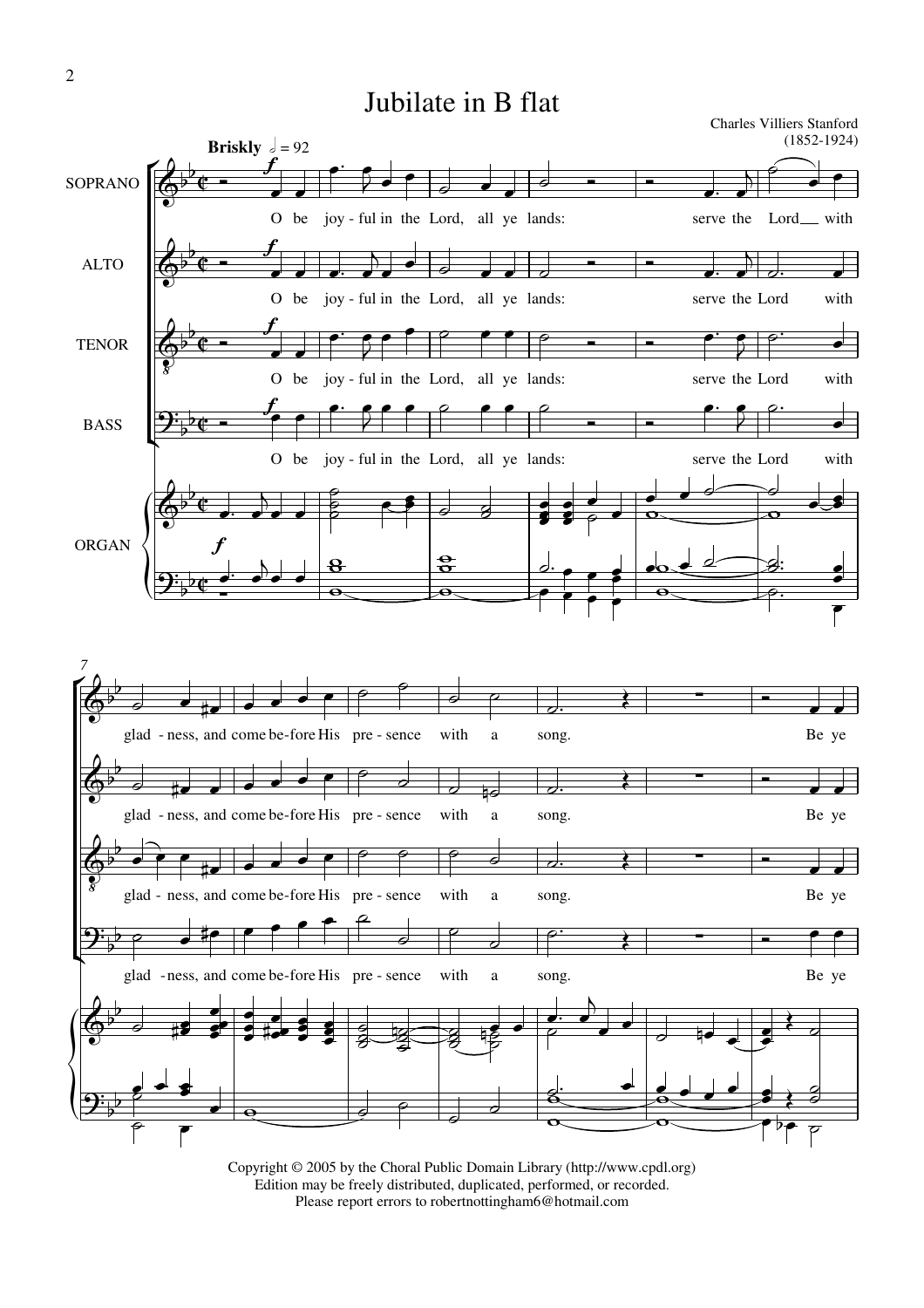

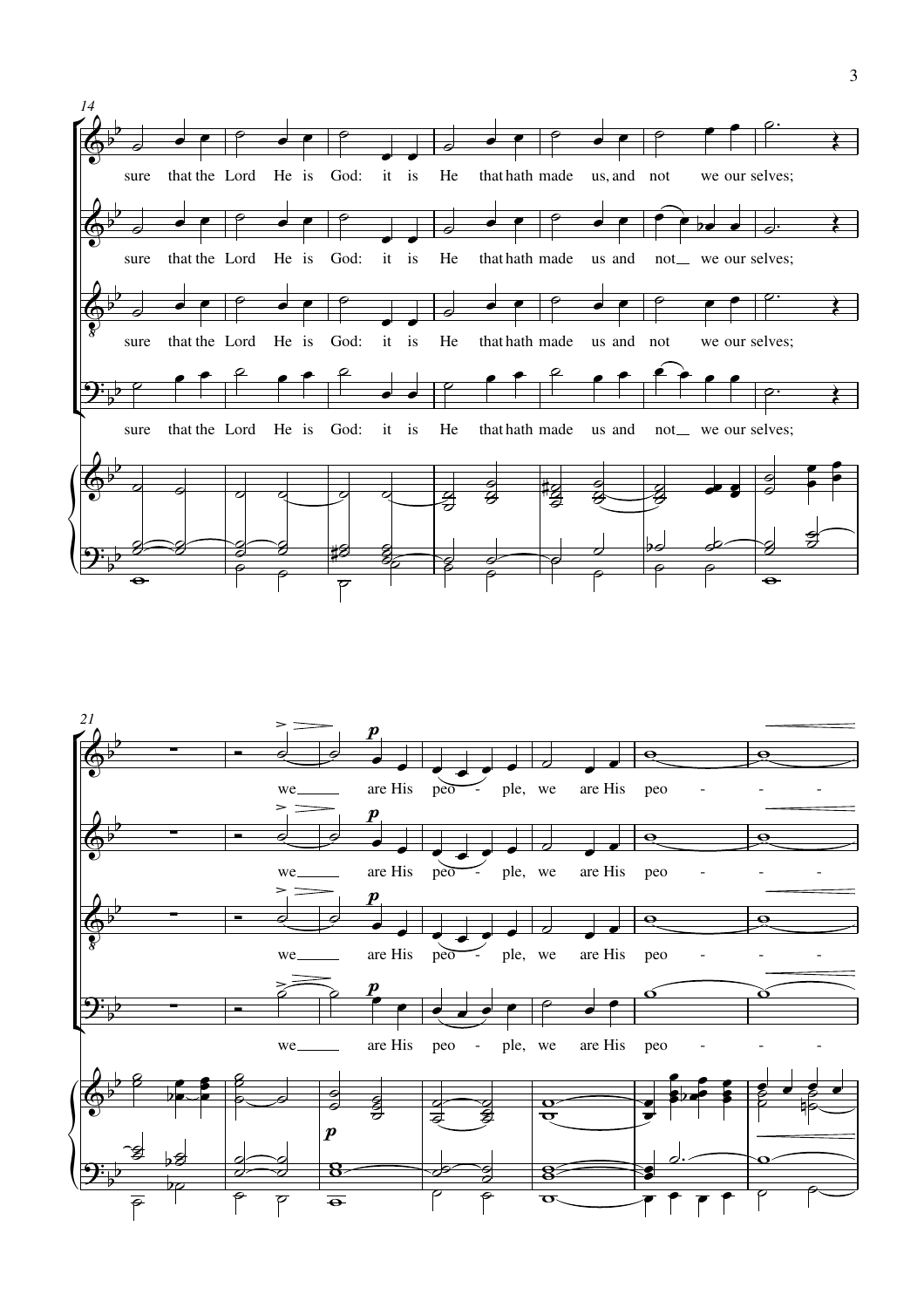

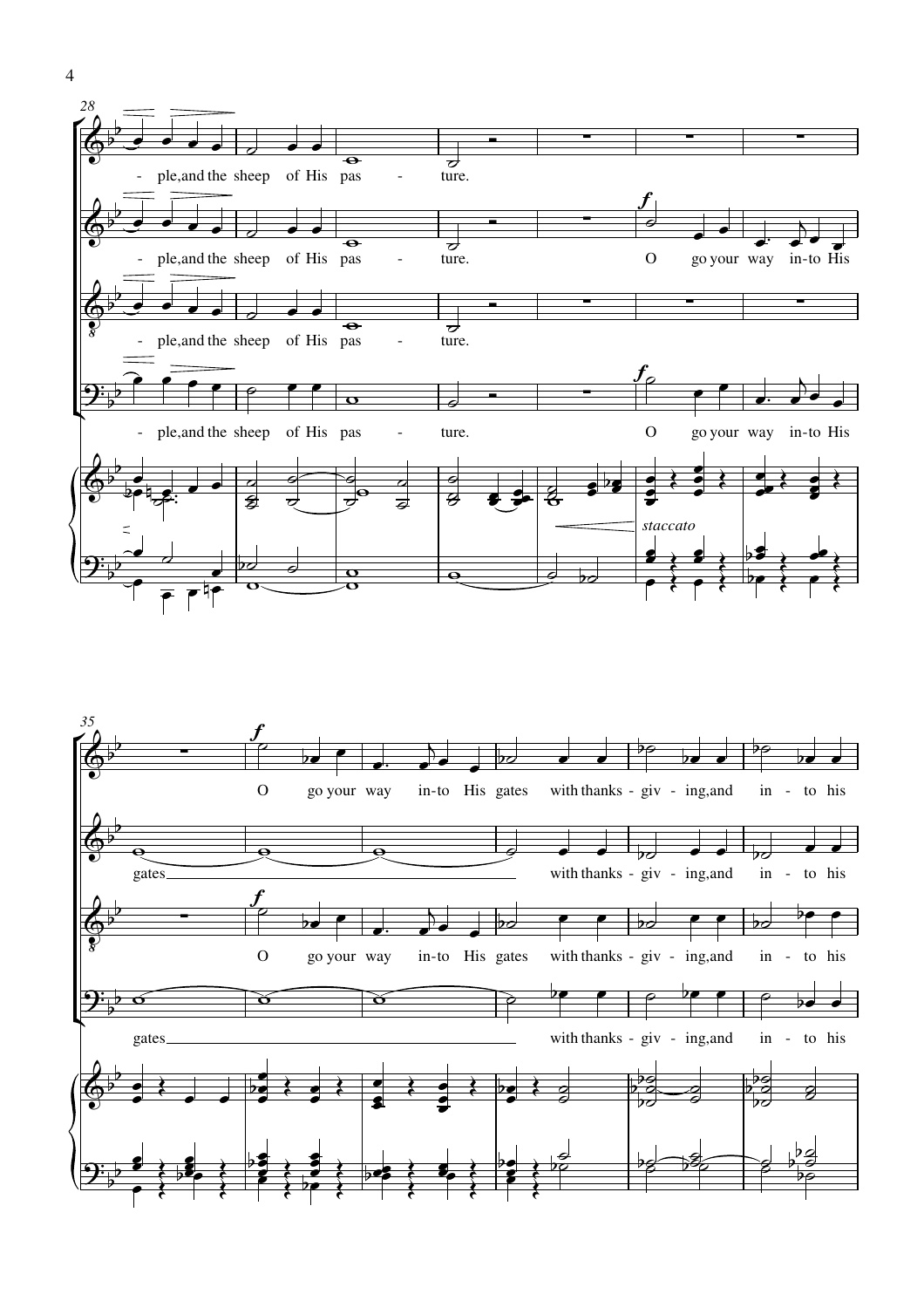

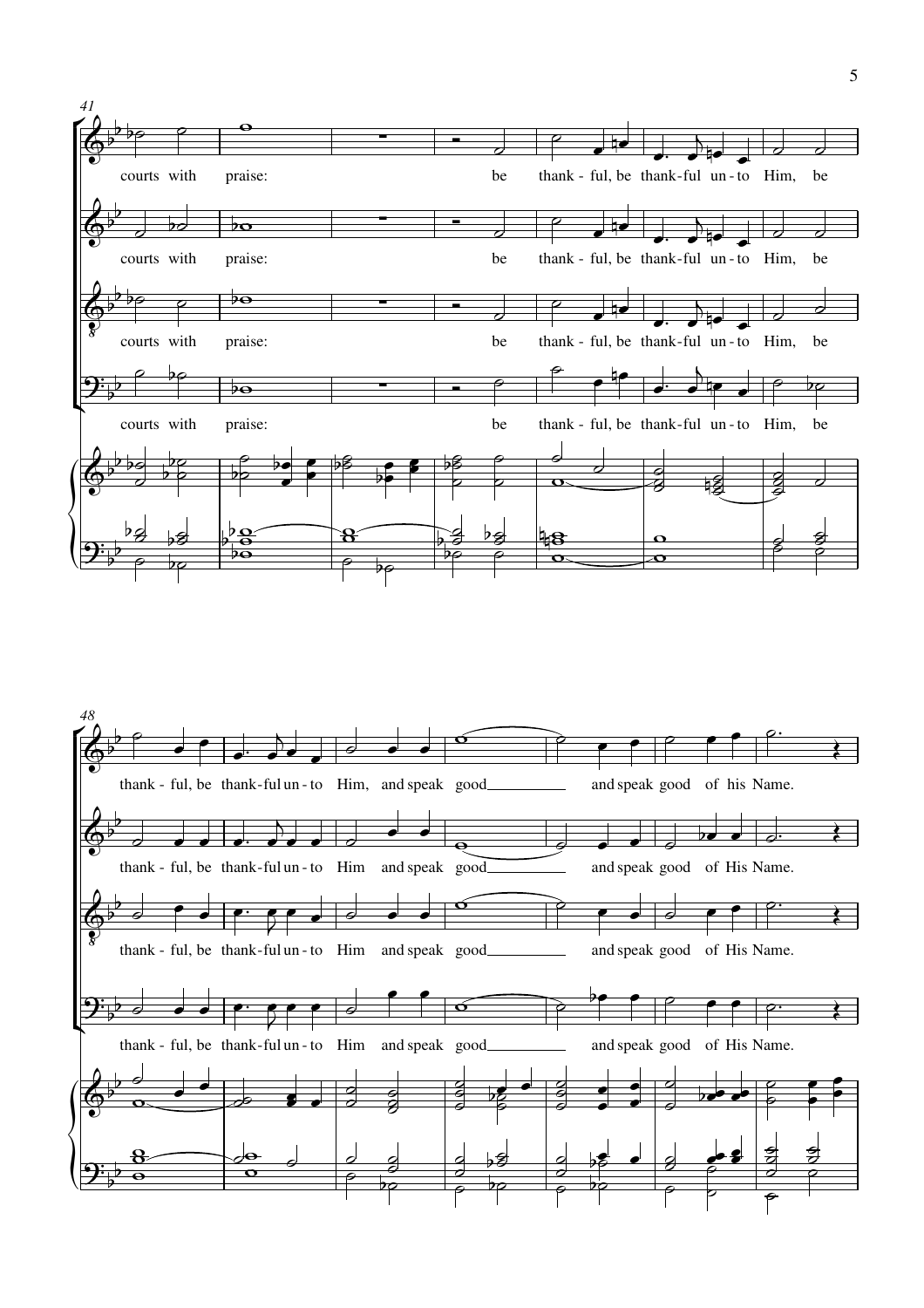

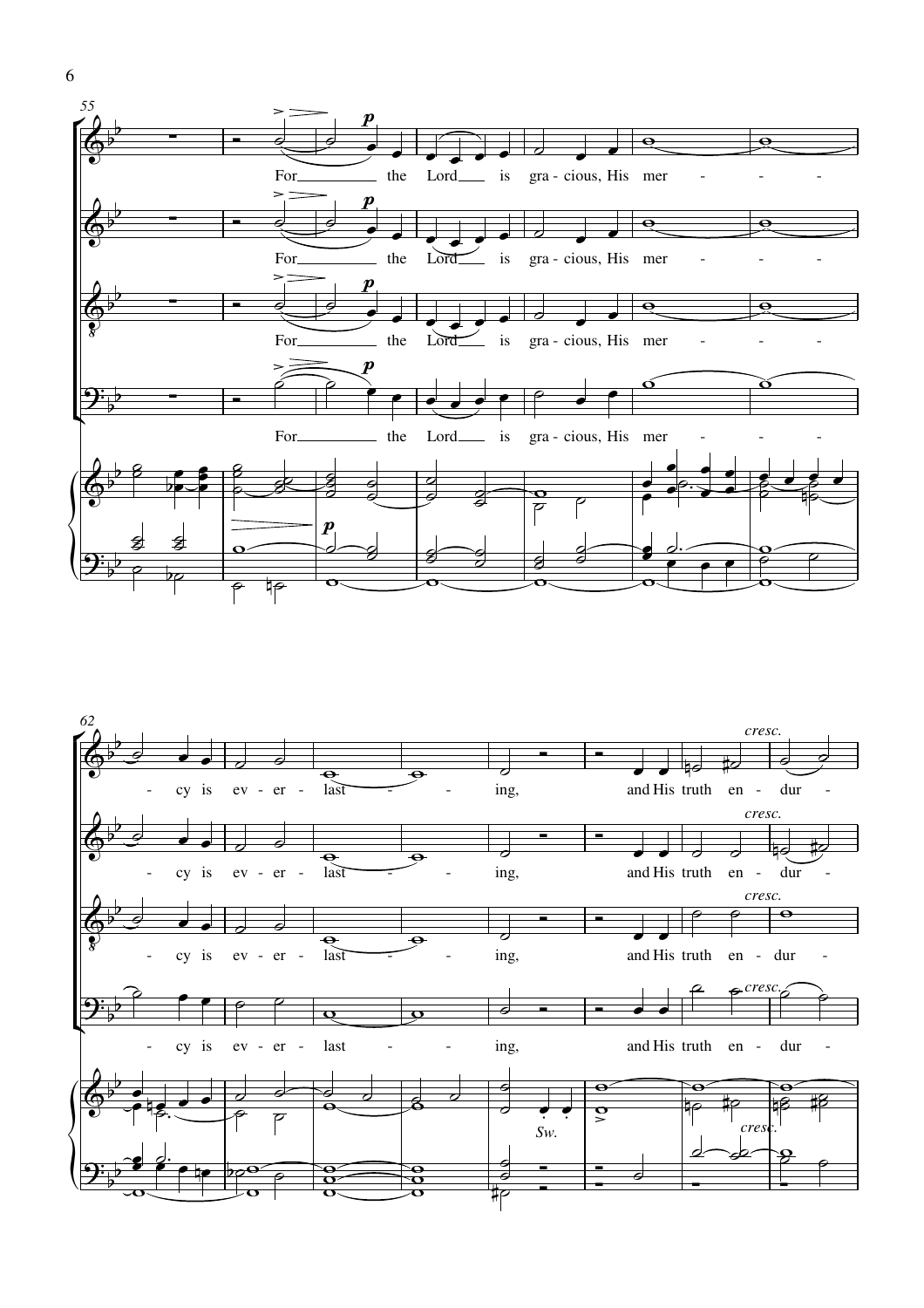

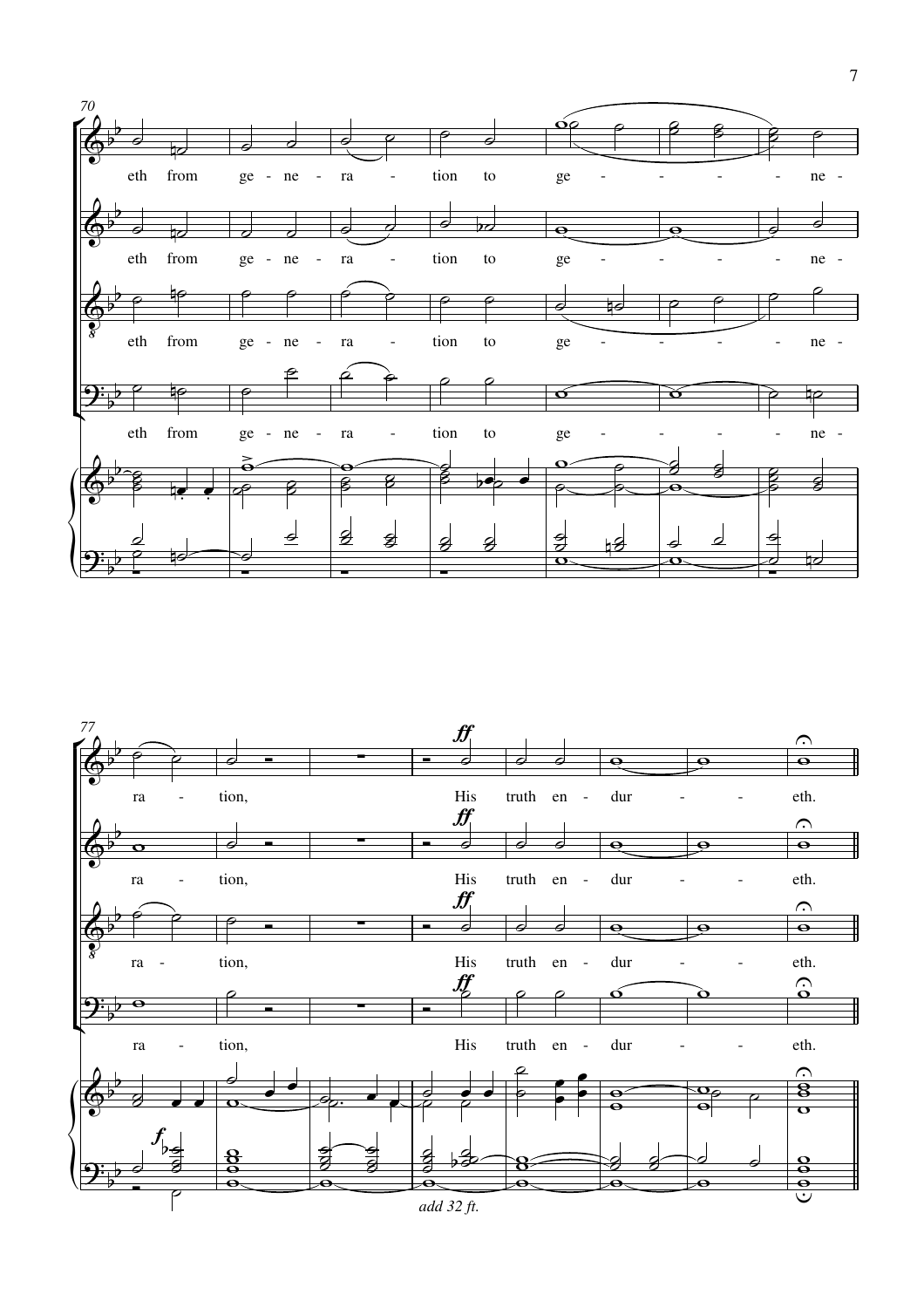

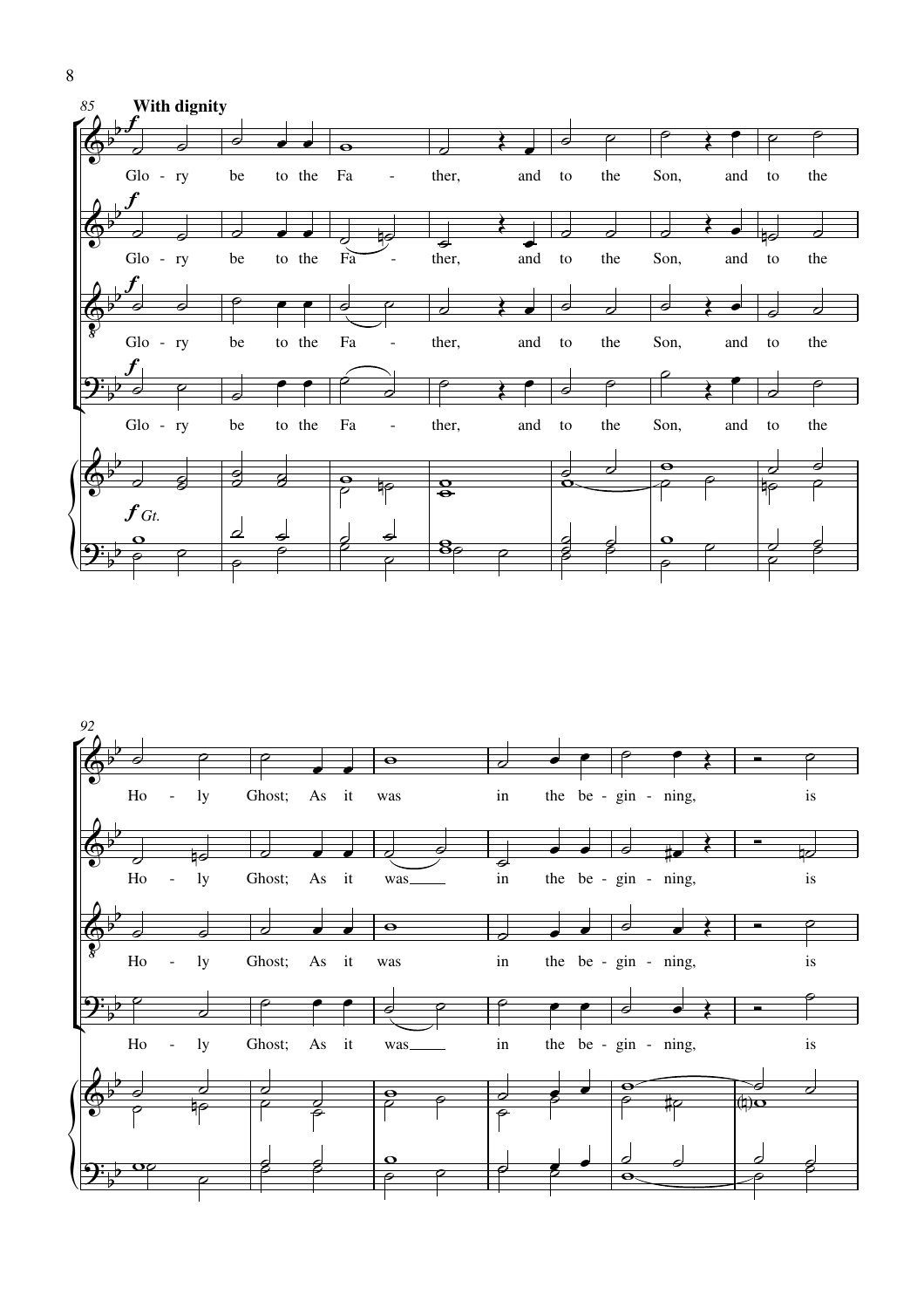